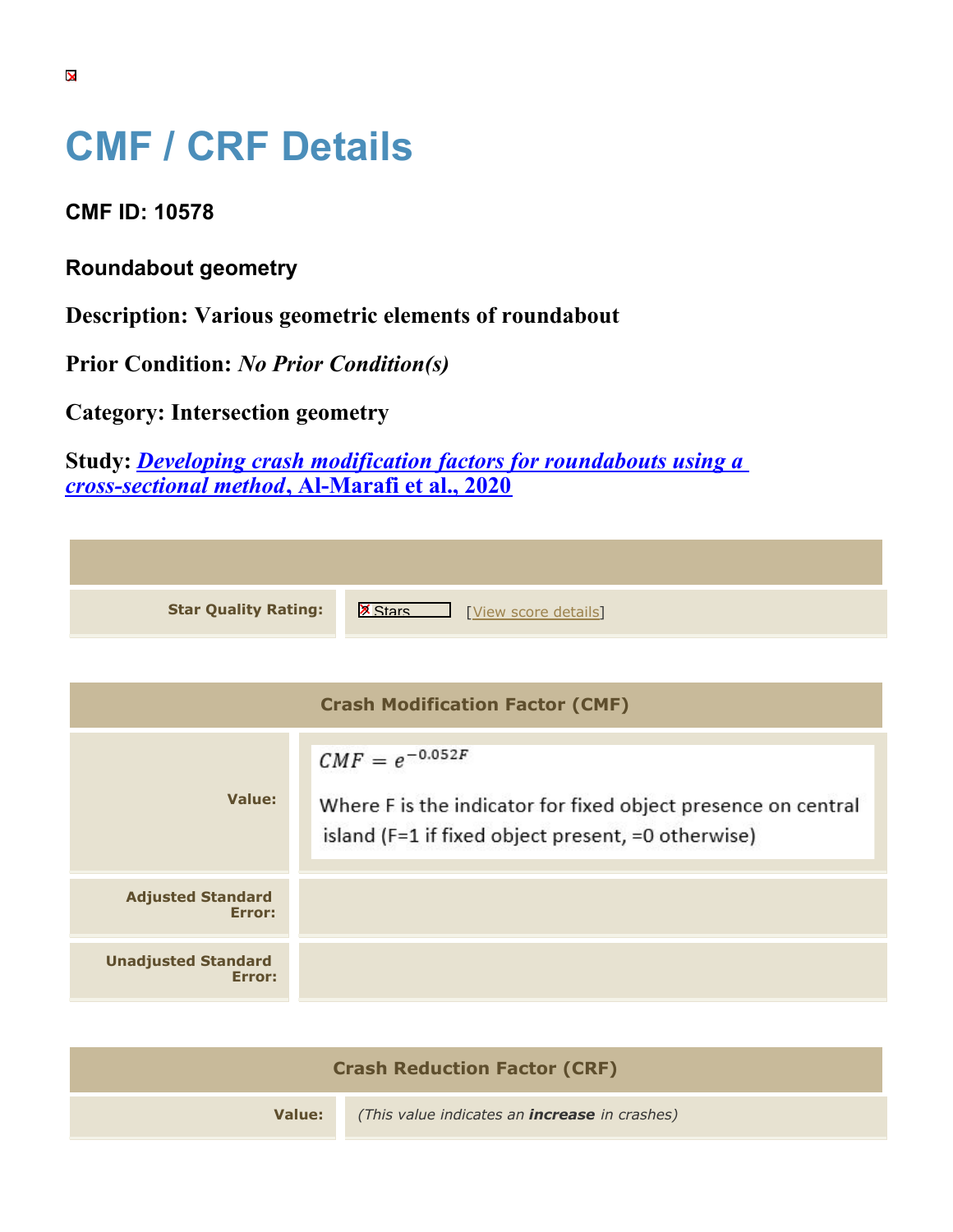**Adjusted Standard Error:**

**Unadjusted Standard Error:**

| <b>Applicability</b>                    |                                                                      |
|-----------------------------------------|----------------------------------------------------------------------|
| <b>Crash Type:</b>                      | All                                                                  |
| <b>Crash Severity:</b>                  | K (fatal), A (serious injury), B (minor injury), C (possible injury) |
| <b>Roadway Types:</b>                   | Not specified                                                        |
| <b>Number of Lanes:</b>                 |                                                                      |
| <b>Road Division Type:</b>              |                                                                      |
| <b>Speed Limit:</b>                     |                                                                      |
| <b>Area Type:</b>                       | Not specified                                                        |
| <b>Traffic Volume:</b>                  |                                                                      |
| <b>Time of Day:</b>                     |                                                                      |
| If countermeasure is intersection-based |                                                                      |
| <b>Intersection Type:</b>               | Roadway/roadway (not interchange related)                            |
| <b>Intersection Geometry:</b>           | No values chosen.                                                    |
| <b>Traffic Control:</b>                 | Roundabout                                                           |
| <b>Major Road Traffic Volume:</b>       | 1288 to 16071 Annual Average Daily Traffic (AADT)                    |
| <b>Minor Road Traffic Volume:</b>       | 1200 to 10002 Annual Average Daily Traffic (AADT)                    |

| <b>Development Details</b>      |                |
|---------------------------------|----------------|
| <b>Date Range of Data Used:</b> | 2010 to 2015   |
| <b>Municipality:</b>            | Toowoomba City |